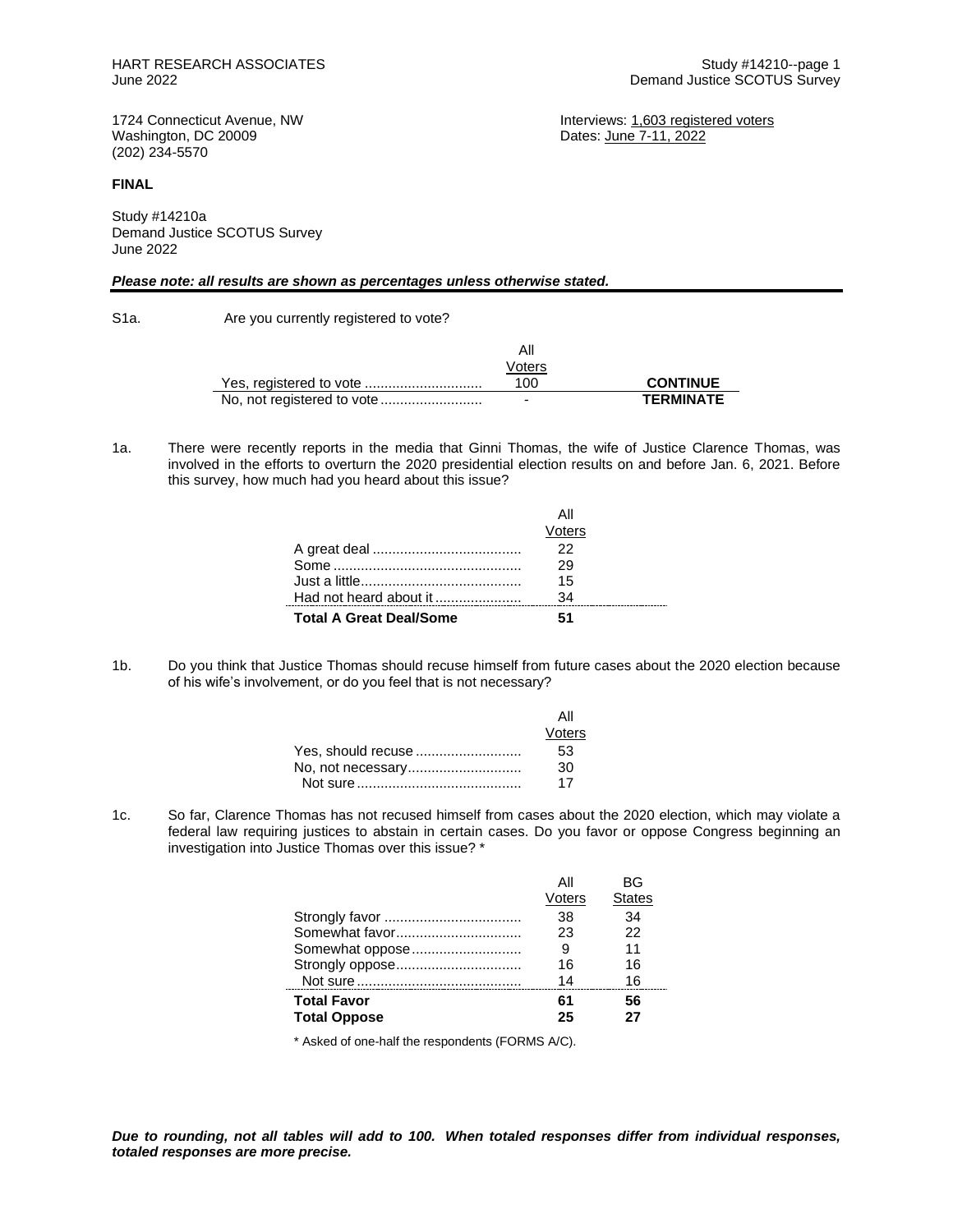## **FACTUALS: These final questions are for statistical purposes only.**

F1. Which of the following best describes the area where you live?

|                               | All    |
|-------------------------------|--------|
|                               | Voters |
|                               | 25     |
|                               | 51     |
|                               |        |
|                               | 16     |
| <b>Total Small town/Rural</b> | クら     |

F2. Thinking about all the different elections in which you have been eligible to vote over the past several years- local, state, and national--how many of these elections would you say you voted in?

| Αll    |
|--------|
| Voters |
| 58     |
| 24     |
| 8      |
| - 6    |
| -5     |

F3. On most issues related to government and politics, do you consider yourself…?

| Very conservative<br>Somewhat conservative<br>Somewhat liberal | Αll<br>Voters<br>21<br>22<br>29<br>18<br>10 |  |
|----------------------------------------------------------------|---------------------------------------------|--|
| <b>Total Conservative</b><br><b>Total Liberal</b>              | 43<br>28                                    |  |

F4. Would you describe yourself as a "born again" or evangelical Christian, or not?

|                                                  | Αll    |
|--------------------------------------------------|--------|
|                                                  | Voters |
| Yes, born again or evangelical Christian         | -32    |
| No, neither born again nor evangelical Christian | 68     |

F5. If you added together the yearly income of all the members of your family who were living at home last year, what would the total be?

|                                 | All    |
|---------------------------------|--------|
|                                 | Voters |
| Less than \$10,000              | 4      |
| Between \$10,000 and \$19.999   | 6      |
| Between \$20,000 and \$29.999   | 9      |
| Between \$30,000 and \$39.999   | 10     |
| Between \$40,000 and \$49,999   | 8      |
| Between \$50,000 and \$74,999   | 22     |
| Between \$75,000 and \$99,999   | 15     |
| Between \$100,000 and \$149,999 | 17     |
| \$150,000 or more               | 8      |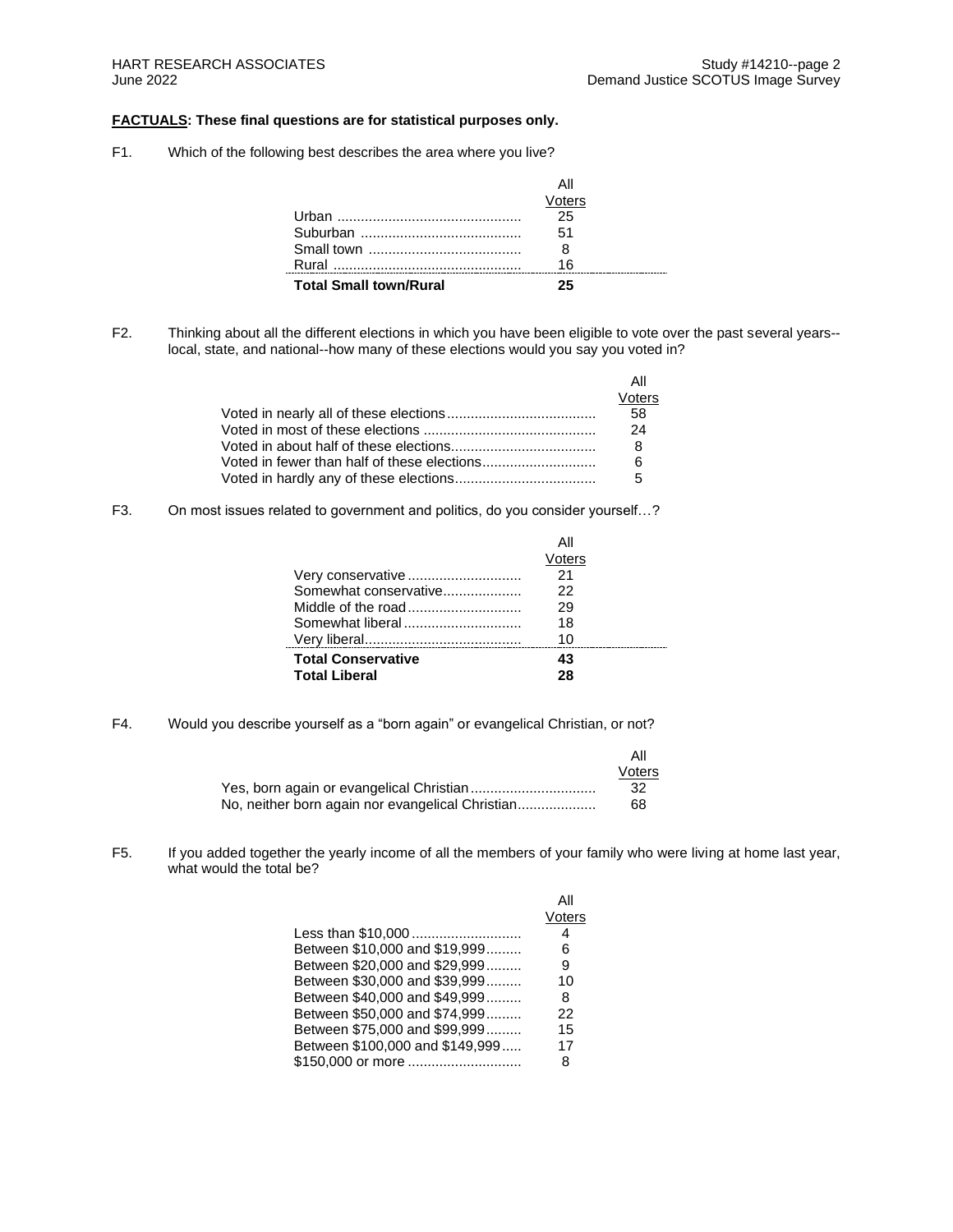# **Q.S4 THROUGH Q.S8 WERE ASKED AT THE BEGINNING OF THE QUESTIONNAIRE**

# S4. What is the last grade of school or level of education you completed?

|                                                     | All<br>Voters |
|-----------------------------------------------------|---------------|
|                                                     |               |
|                                                     | 27            |
|                                                     | 4             |
|                                                     | 18            |
| Graduated 2-year college with an associate's degree | 12            |
| Graduated 4-year college with a bachelor's degree   | 23            |
| Obtained a master's, PhD, or professional degree    | 15            |

### S5. For statistical purposes only, please indicate your gender.

|                          | Voters |
|--------------------------|--------|
|                          | 47     |
|                          | 53     |
| A gender not listed here |        |

#### QAgeauto. For statistical purposes only and to ensure that we have a representative sample, in what year were you born?

|             | Αll<br>Voters |                  |
|-------------|---------------|------------------|
| Under 18    |               | <b>TERMINATE</b> |
| $18-24$     | 6             | <b>CONTINUE</b>  |
| $25 - 29$ . | 10            |                  |
| $30-34$ .   | 8             |                  |
|             | 9             |                  |
| $40 - 44$   | 9             |                  |
| 45-49       | 9             |                  |
| $50-54$     | 8             |                  |
| 55-59.      | 11            |                  |
| 60-64       |               |                  |
| 65-69.      | 9             |                  |
|             |               |                  |
|             |               |                  |

## S6. Which of the following best describes your current employment situation?

|                                                  | /oters |
|--------------------------------------------------|--------|
|                                                  | 53     |
| Employed part time (less than 35 hours per week) | 14     |
|                                                  | 3      |
|                                                  |        |
|                                                  |        |
|                                                  |        |
|                                                  | 19     |
| <b>Total Employed</b>                            |        |